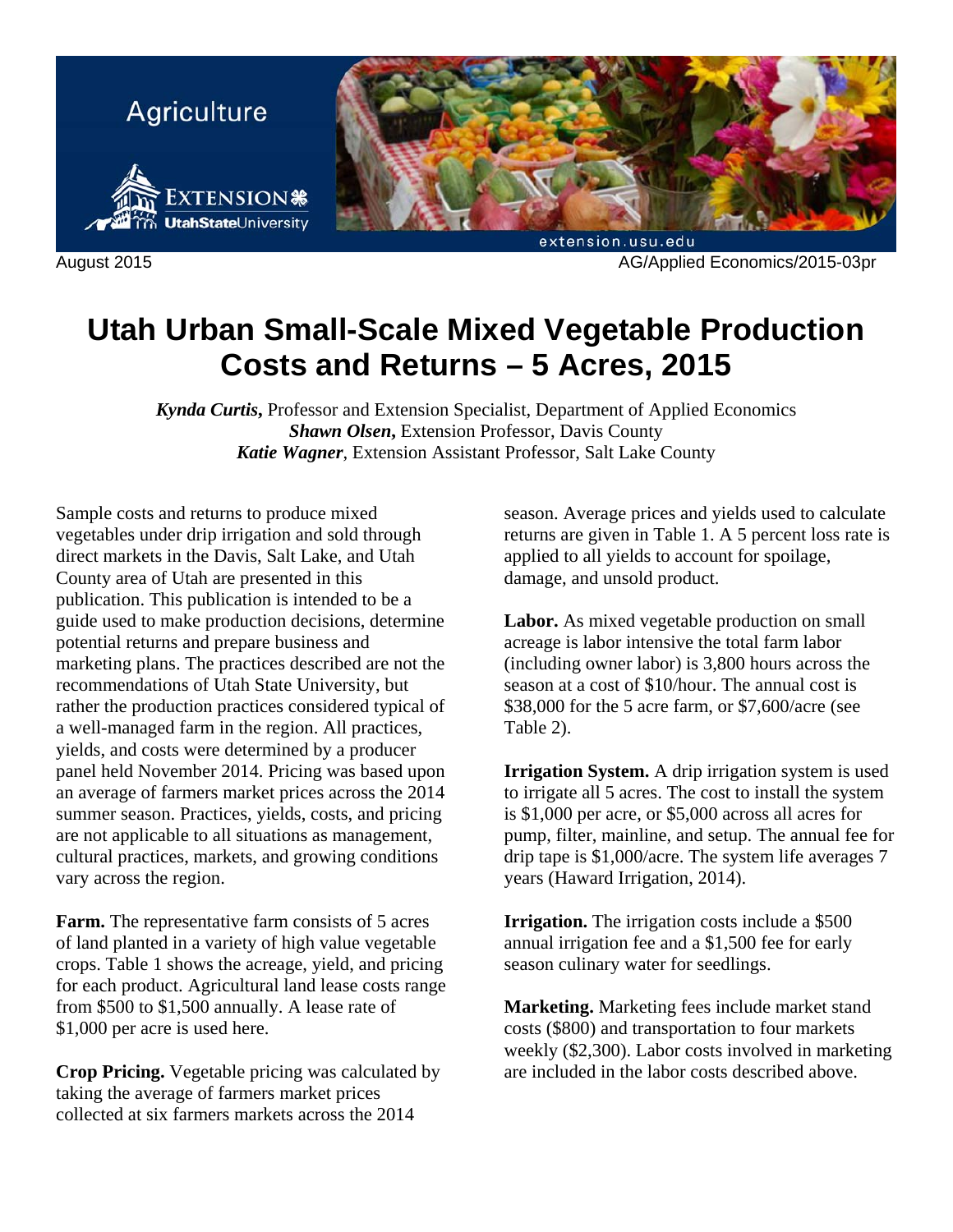**Food Safety/Testing.** These annual costs include a \$12 water test, a \$30 scale calibration fee, and a \$1,000 Global GAP inspection fee.

**Fuel and Lube.** The fuel and lube for machinery and vehicles is calculated at 8 percent of the average asset value (see Table 3).

**Investment Repairs.** Annual repairs on all farm investments or capital recovery items that require maintenance are calculated at 2 percent of the average asset value for buildings, improvements, and equipment and 7 percent of the average asset value for machinery and vehicles.

**Cash Overhead.** Cash overhead consists of various cash expenses paid out during the year. These costs include property taxes, interest, office expenses, liability, property insurance, and accounting/legal costs (see Table 3).

*Insurance.* Insurance on farm investments vary, depending on the assets included and the amount of coverage. Property insurance provides coverage for property loss at 0.666 percent of the average asset value. Liability and crop insurance covers accidents and crop loss on the 5 acre farm at an annual cost of \$800.

*Office & Travel.* Office and travel costs are estimated at \$800 for an average year for the 5 acre farm. These expenses include office supplies, telephone service, Internet service, and travel expenses to educational seminars.

*Accounting & Legal.* Annual accounting and legal costs are estimated at \$500 for an average year for the 5 acre farm.

**Capital Recovery.** Capital recovery costs are the annual depreciation (opportunity cost) of all farm investments. Capital recovery costs are calculated using straight line depreciation. All equipment listed is new unless otherwise noted. For used machinery the price is calculated as one-half of the new purchase price and useful life is two-thirds that of new machinery (Painter, 2011).

**Salvage Value.** Salvage value is 10 percent of the purchase price, which is an estimate of the remaining value of an investment at the end of its useful life. The salvage value for land is the purchase price, as land does not normally depreciate.

## **Average Asset Value Computation**

 $\frac{\text{Purchase Price} + \text{Salvage Value}}{2}$ 

### **Straight Line Depreciation Computation**

Purchase Price - Salvage Value<br>Useful Life

# **REFERENCES**

Painter, Kathleen (2011). The Costs of Owning and Operating Farm Machinery in the Pacific Northwest 2011. A Pacific Northwest Publication #346. University of Idaho, Washington State University, and Oregon State University.

Utah State University is committed to providing an environment free from harassment and other forms of illegal discrimination based on race, color, religion, sex, national origin, age (40 and older), disability, and veteran's status. USU's policy also prohibits discrimination on the basis of sexual orientation in employment and academic related practices and decisions.

Utah State University employees and students cannot, because of race, color, religion, sex, national origin, age, disability, or veteran's status, refuse to hire; discharge; promote; demote; terminate; discriminate in compensation; or discriminate regarding terms, privileges, or conditions of employment, against any person otherwise qualified. Employees and students also cannot discriminate in the classroom, residence halls, or in on/off campus, USU-sponsored events and activities.

This publication is issued in furtherance of Cooperative Extension work, acts of May 8 and June 30, 1914, in cooperation with the U.S. Department of Agriculture, Ken White, Vice President for Extension and Agriculture, Utah State University.

Haward Irrigation (2014). Personal communication, February 2014.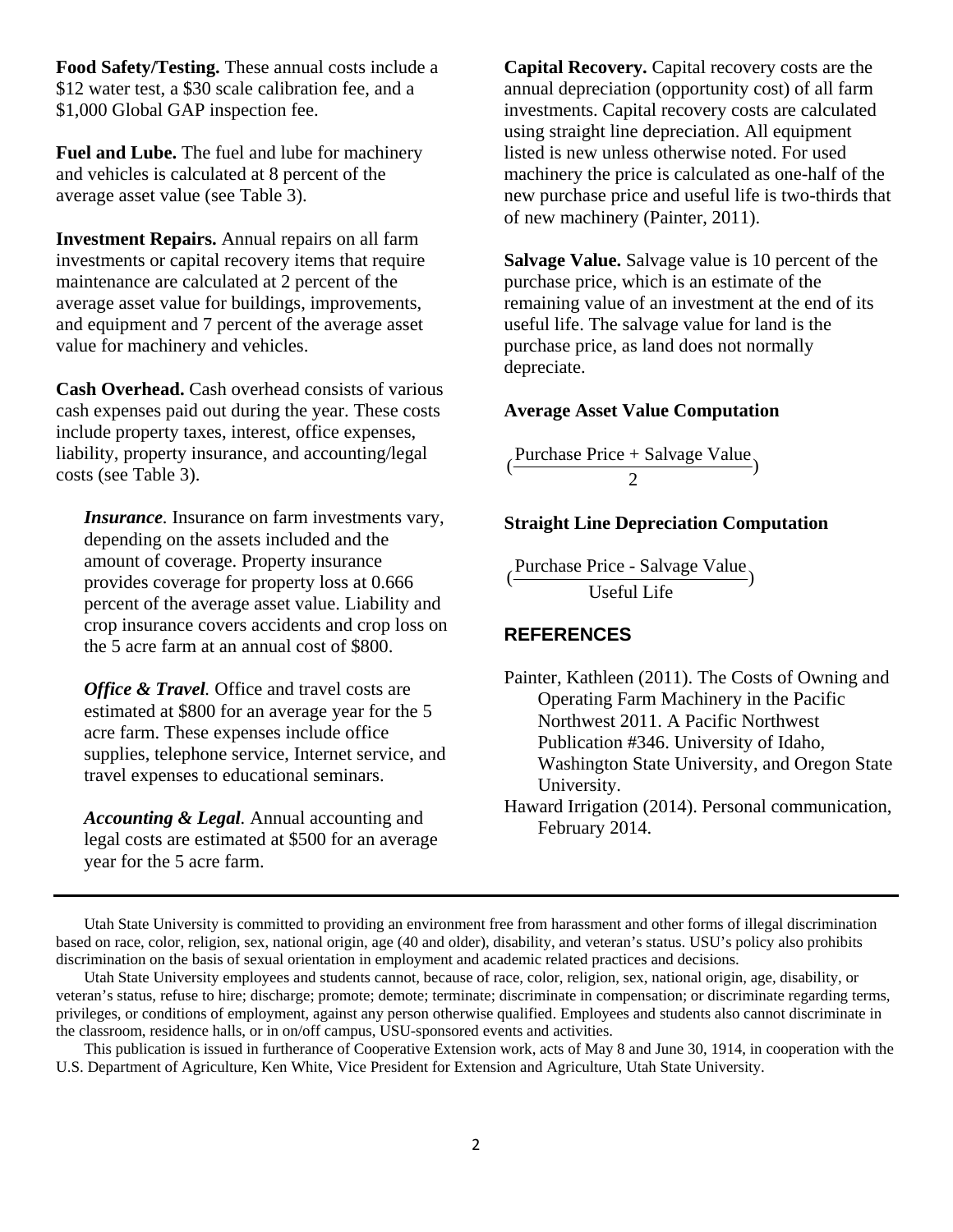|                        |       |        |            | <b>Farmers'</b>     |
|------------------------|-------|--------|------------|---------------------|
| <b>Product</b>         | Acres | Yield  | Unit       | <b>Market Price</b> |
| <b>Sweet Corn</b>      | 1.5   | 30,000 | Ear        | \$0.38              |
| Tomatoes               | 0.55  | 8,000  | Lbs        | \$2.20              |
| Peppers                | 0.25  | 4000   | Lbs        | \$1.40              |
| Winter Squash          | 0.25  | 1,200  | Lbs        | \$0.65              |
| Summer Squash          | 0.25  | 1,400  | Each       | \$0.55              |
| <b>Hardneck Garlic</b> | 0.1   | 43,000 | Each       | \$0.80              |
| Onions                 | 0.25  | 6,000  | Each       | \$0.85              |
| Okra                   | 0.25  | 5,400  | Lbs        | \$3.56              |
| <b>Beets</b>           | 0.25  | 3,700  | <b>Lbs</b> | \$2.40              |
| Potatoes               | 0.25  | 1,200  | Lbs        | \$1.25              |
| Leeks                  | 0.25  | 2,300  | Lbs        | \$1.85              |
| Carrots                | 0.1   | 500    | Lbs        | \$2.50              |
| <b>Leafy Greens</b>    | 0.25  | 750    | Lbs        | \$11.00             |
| <b>Pumpkins</b>        | 0.25  | 1,000  | Lbs        | \$0.67              |
| <b>Melons</b>          | 0.25  | 270    | Each       | \$4.05              |

**Table 1. Small-Scale Mixed Vegetable Acreage, Yield, and Pricing, 2015.**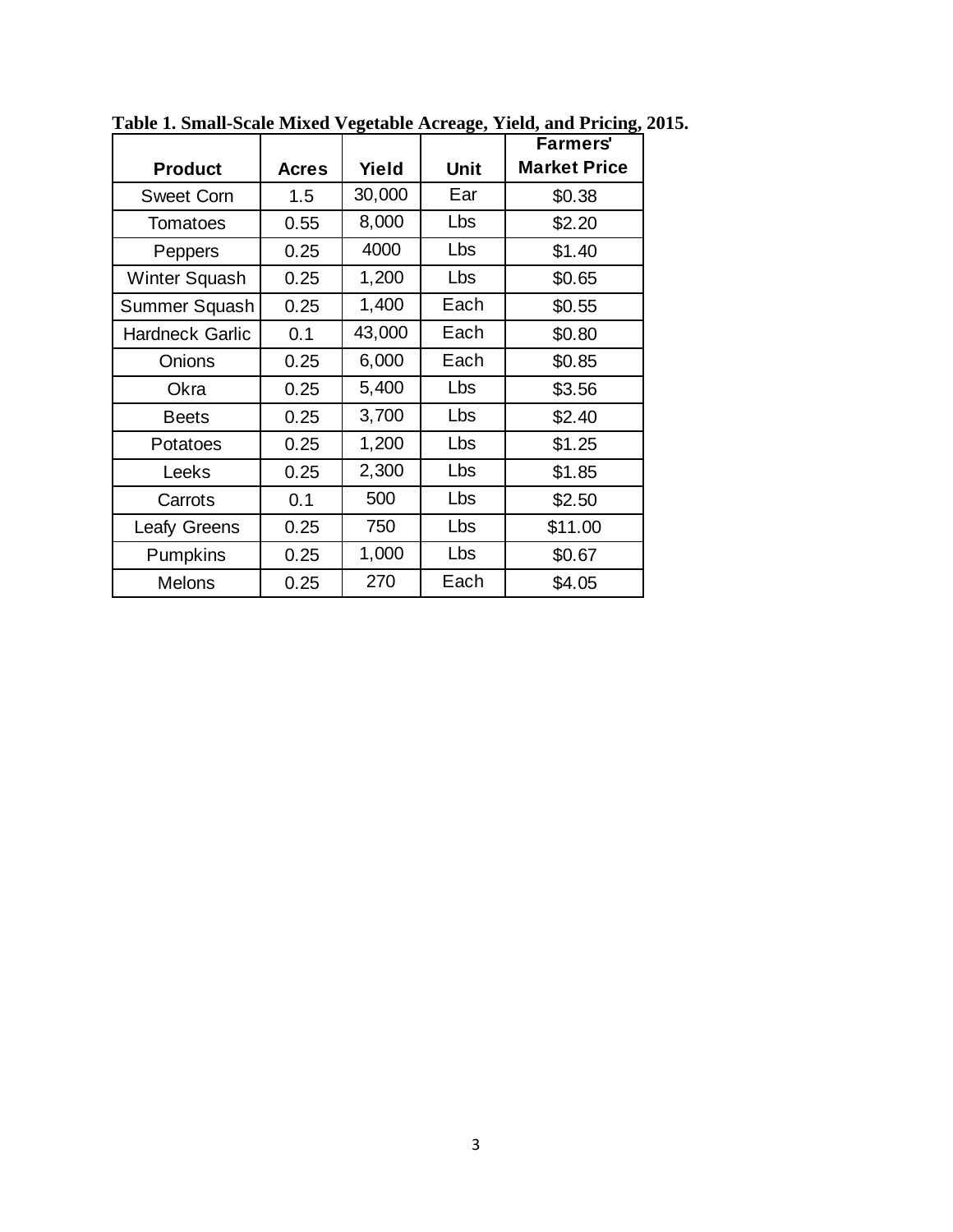|                                           |                 |                         |    |                  |          |                       | Total      |                          |  |  |
|-------------------------------------------|-----------------|-------------------------|----|------------------|----------|-----------------------|------------|--------------------------|--|--|
|                                           | Total           | <b>Price/Cost</b>       |    |                  |          | Total                 | Cost/Value |                          |  |  |
|                                           | <b>Units</b>    | Unit<br><b>Per Unit</b> |    |                  |          | Cost/Value            | Per Acre   |                          |  |  |
|                                           |                 |                         |    |                  |          |                       |            |                          |  |  |
| <b>GROSS INCOME</b>                       |                 |                         |    |                  |          |                       |            |                          |  |  |
| Sweet Corn                                | 30,000          | Ears                    |    | \$0.38           | \$       | 10,830.00             | \$         | 2,166.00                 |  |  |
| Tomatoes                                  | 8,000           | Lbs                     |    | \$2.20           | \$       | 16,720.00             | \$         | 3,344.00                 |  |  |
| Peppers                                   | 4000            | Lbs                     |    | \$1.40           | \$<br>\$ | 5,320.00              | \$         | 1,064.00                 |  |  |
| Winter Squash                             | 1,200           | Lbs                     |    | \$0.65           |          | 741.00                | \$         | 148.20                   |  |  |
| Summer Squash                             | 1,400<br>43,000 | Each                    |    | \$0.55           | \$       | 731.50                | \$         | 146.30                   |  |  |
| <b>Hardneck Garlic</b>                    |                 | Each<br>Each            |    | \$0.80           | \$       | 32,680.00             | \$         | 6,536.00                 |  |  |
| Onions<br>Okra                            | 6,000<br>5,400  | Lbs                     |    | \$0.85<br>\$3.56 | \$<br>\$ | 4,845.00              | \$<br>\$   | 969.00                   |  |  |
| <b>Beets</b>                              | 3,700           | Lbs                     |    | \$2.40           | \$       | 18,262.80<br>8,436.00 | \$         | 3,652.56                 |  |  |
| Potatoes                                  | 1,200           | Lbs                     |    | \$1.25           | \$       | 1,425.00              | \$         | 1,687.20<br>285.00       |  |  |
| Leeks                                     | 2,300           | Lbs                     |    | \$1.85           | \$       | 4,042.25              | \$         | 808.45                   |  |  |
| Carrots                                   | 500             | Lbs                     |    | \$2.50           | \$       | 1,187.50              | \$         | 237.50                   |  |  |
| Leafy Greens                              | 750             | Lbs                     |    | \$11.00          | \$       | 7,837.50              | \$         | 1,567.50                 |  |  |
| Pumpkins                                  | 1,000           | Lbs                     |    | \$0.67           | \$       | 636.50                | \$         | 127.30                   |  |  |
| Melons                                    | 270             | Each                    |    | \$4.05           | \$       |                       | \$         |                          |  |  |
|                                           |                 |                         |    |                  |          | 1,038.83              |            | 207.77                   |  |  |
| TOTAL GROSS INCOME                        |                 |                         |    |                  | \$       | 114,733.88            | \$         | 22,946.78                |  |  |
|                                           |                 |                         |    |                  |          |                       |            |                          |  |  |
| <b>OPERATING COSTS</b>                    |                 |                         |    |                  |          |                       |            |                          |  |  |
| <b>Land Rental</b>                        | 5               | Acres                   | \$ | 1,000.00         | \$       | 5,000.00              | \$         | 1,000.00                 |  |  |
| <b>Irrigation Water</b>                   | 1               | Annual                  | \$ | 2,000.00         | \$       | 2,000.00              | \$         | 400.00                   |  |  |
| <b>Utilities</b>                          | 1               | Annual                  | \$ | 4,700.00         | \$       | 4,700.00              | \$         | 940.00                   |  |  |
| Farm Labor                                | 3800            | <b>Hours</b>            | \$ | 10.00            | \$       | 38,000.00             | \$         | 7,600.00                 |  |  |
| Packaging                                 | 1               | Annual                  | \$ | 600.00           | \$       | 600.00                | \$         | 120.00                   |  |  |
| Food Safety/Testing                       | 1               | Annual                  | \$ | 1,042.00         | \$       | 1,042.00              | \$         | 208.40                   |  |  |
| Marketing                                 | 1               | Annual                  | \$ | 3,100.00         | \$       | 3,100.00              | \$         | 620.00                   |  |  |
| Herbicide                                 | 5               | Acres                   | \$ | 125.00           | \$       | 625.00                | \$         | 125.00                   |  |  |
| Fertilizer                                | 5               | \$<br>Acres             |    | 500.00           | \$       | 2,500.00              | \$         | 500.00                   |  |  |
| Seeds                                     | 1               | Annual                  | \$ | 1,800.00         | \$       | 1,800.00              | \$         | 360.00                   |  |  |
| Plants                                    | 1               | Annual                  | \$ | 400.00           | \$       | 400.00                | \$         | 80.00                    |  |  |
| Insecticide                               | 5               | Acres                   | \$ | 100.00           | \$       | 500.00                | \$         | 100.00                   |  |  |
| Drip Tape                                 | 5               | Acres                   | \$ | 1,000.00         | \$       | 5,000.00              | \$         | 1,000.00                 |  |  |
| Fuel & Lube                               | 1               | Annual                  | \$ | 2,024.00         | \$       | 2,024.00              | \$         | 404.80                   |  |  |
| Maintenance                               | 1               | \$<br>Annual            |    | 1,975.00         | \$       | 1,975.00              | \$         | 395.00                   |  |  |
| <b>Miscellaneous</b>                      | 5               | Acres                   | \$ | 50.00            | \$       | 250.00                | \$         | 50.00                    |  |  |
| <b>TOTAL OPERATING COSTS</b>              |                 |                         |    |                  | \$       | 69,516.00             | \$         | $\overline{13}$ , 903.20 |  |  |
| <b>INCOME ABOVE OPERATING COSTS</b>       |                 |                         |    |                  | \$       | 45,217.88             | \$         | 9,043.58                 |  |  |
|                                           |                 |                         |    |                  |          |                       |            |                          |  |  |
| <b>OWNERSHIP COSTS</b>                    |                 |                         |    |                  |          |                       |            |                          |  |  |
| <b>CASH OVERHEAD COSTS</b>                |                 |                         |    |                  |          |                       |            |                          |  |  |
| Liability/Crop Insurance                  |                 |                         |    |                  | \$       | 800.00                | \$         | 160.00                   |  |  |
| Accounting & Legal                        |                 |                         |    |                  | \$       | 500.00                | \$         | 100.00                   |  |  |
| Office & Travel                           |                 |                         |    |                  | \$       | 800.00                | \$         | 160.00                   |  |  |
| Annual Investment Insurance               |                 |                         |    |                  | \$       | 236.43                | \$         | 47.29                    |  |  |
| NONCASH OVERHEAD COSTS (Capital Recovery) |                 |                         |    |                  |          |                       |            |                          |  |  |
| Buildings, Improvements, & Equipment      |                 |                         |    |                  | \$       | 1,689.29              | \$         | 337.86                   |  |  |
| Machinery & Vehicles                      |                 |                         |    |                  | \$       | 4,680.00              | \$         | 936.00                   |  |  |
| TOTAL OWNERSHIP COSTS                     |                 |                         |    |                  | \$       | 8,705.72              | \$         | 1,741.14                 |  |  |
|                                           |                 |                         |    |                  |          |                       |            |                          |  |  |
| <b>TOTAL COSTS</b>                        |                 |                         |    |                  | \$       | 78,221.72             | \$         | 15,644.34                |  |  |
| <b>NET PROJECTED RETURNS</b>              |                 |                         |    |                  | \$       | 36,512.16             | \$         | 7,302.43                 |  |  |

#### **Table 2. Small-Scale Mixed Vegetable Production Costs and Returns, 5 acres, 2015.**